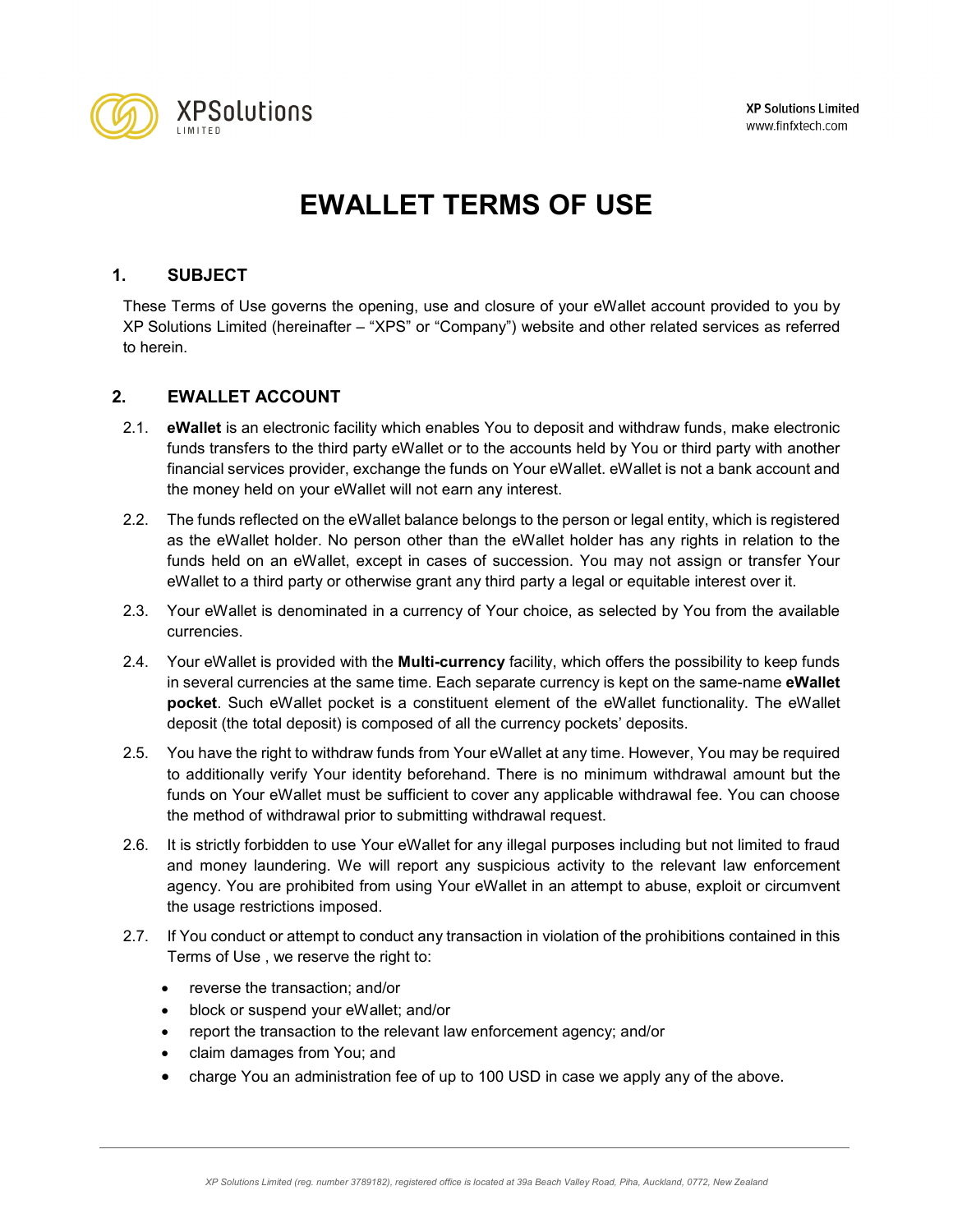

# **3. EWALLET REGISTRATION**

- 3.1. In order to use eWallet You must first register it by providing your details on XPS website (hereinafter – the "Website"), i.e. filling the Account Opening Form. As part of the signup process You will need to accept this Terms of Use and You must have legal capacity to accept the same. If You complete the process successfully, You will obtain the registration data for Your new eWallet. The detailed information will be sent to your registered e-mail and will be indicated on Your eWallet screen (My XPS area) right after registration.
- 3.2. Any newly registered eWallet has the "Not Verified" status. You may not initiate any transfer of funds until You provide XPS with the documents and information needed to verify Your identity. You hereby agree and acknowledge that this verification data accomplished with respective documents shall be provided by You to XPS for the anti-money laundering (AML) and countering financing of terrorism (CFT) compliance requirements.
- 3.3. You may only open an eWallet if it is legal to do so in Your country of residence. By opening a eWallet You represent and warrant to us that Your opening of a eWallet does not violate any laws or regulations applicable to You. You shall indemnify us against any losses we may incur in connection with Your breach of this section. You may maintain only one eWallet with the Company.
- 3.4. All information You provide to XPS must be accurate and truthful.

# **4. EWALLET MAINTENANCE**

- 4.1. You must ensure that the information recorded on Your eWallet during the signup process or any time thereafter is always accurate, truthful and up to date and You shall notify us promptly, but not later than within one month, of any changes in such information and we shall not be liable for any loss arising out of Your failure to do so. As per our AML/CFT obligations and internal procedures we may ask You at any time to confirm the accuracy of Your information or to provide documents or other evidence.
- 4.2. Funds deposits, transfers received, transfers sent and fund withdrawals are displayed in Your online transactions history in the My XPS area. Each transaction is given a transaction ID and shown in the transaction history. You should quote this transaction ID when communicating with us about a particular transaction. You should check Your eWallet balance and transaction history regularly. You should report any irregularities or clarify any questions you have as soon as possible by contacting Customer Service.
- 4.3. Reports, statements, notices and any other communications will be transmitted to You electronically by posting to the eWallet (My XPS area) or via registered e-mail to Your registered e-mail address. All communications so posted or sent shall be deemed transmitted by the Company when posted or sent and deemed delivered to You personally, whether actually received by You or not.

# **5. KEEPING YOUR EWALLET SAFE**

5.1. The registered e-mail address and the Password are used to enter your eWallet (My XPS area). The **PIN Code** is required to confirm funds withdrawal from your eWallet and transfers to/from/between trading accounts. You must record the PIN Code in a safe place. It will be shown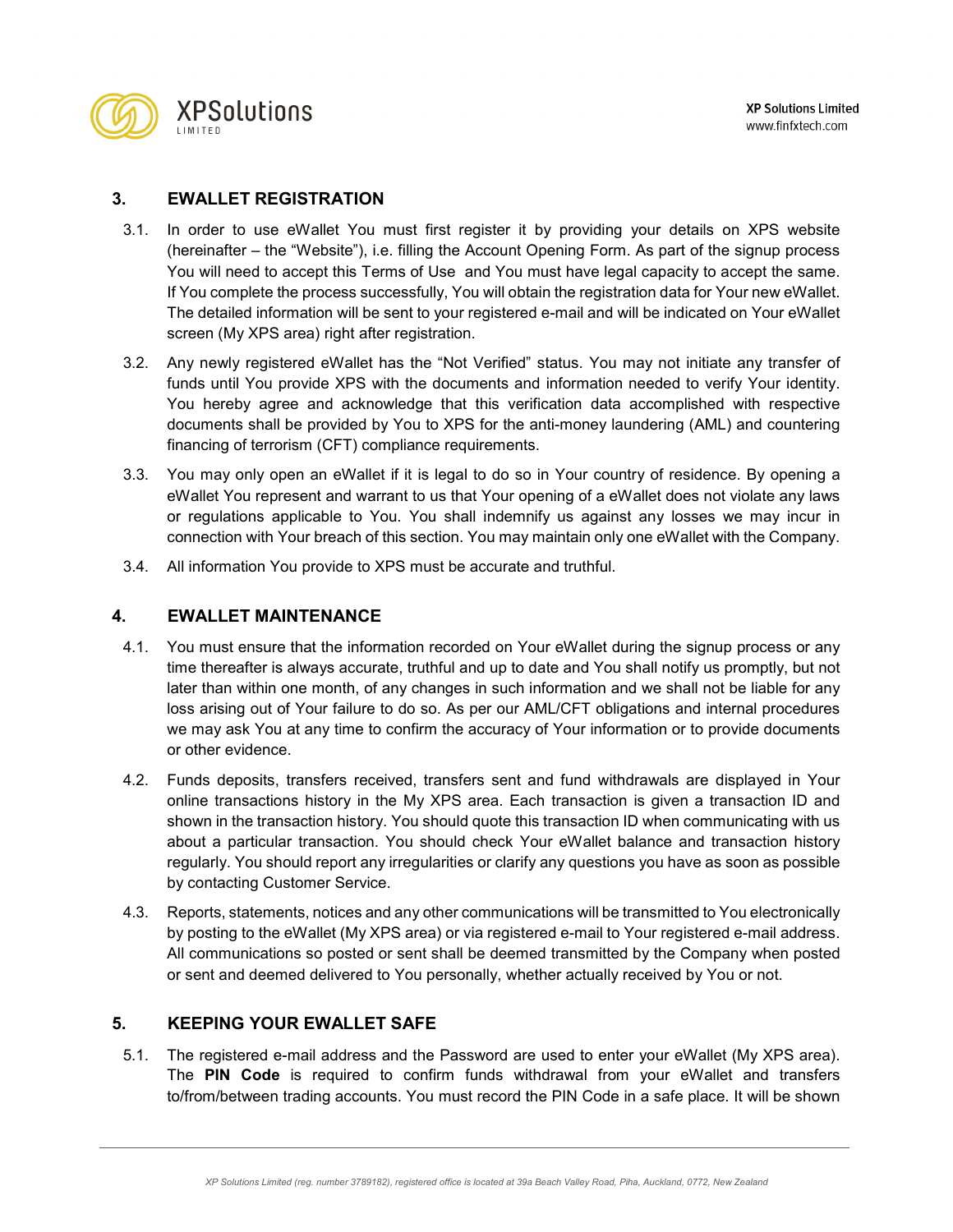

**ONLY ONCE** and won't be sent to Your registered email. You must take all reasonable steps to keep Your registered e-mail address, the Password, the PIN Code, login to eWallet and telephone password used for communications with XPS (collectively - eWallet Credentials) safe at all times and never disclose it to anyone.

- 5.2. You must take all reasonable care to ensure that Your registered e-mail account as part of the eWallet Credentials is secure and only accessed by You, as Your registered e-mail address may be used to reset other eWallet Credentials or to communicate with You about the security of Your eWallet. In case the registered e-mail address registered with Your eWallet is compromised, You should without undue delay after becoming aware of this contact Customer Service and also contact Your registered e-mail service provider.
- 5.3. In relation to the eWallet Credentials, the You hereby acknowledges and undertakes that:
	- (a) You will be responsible for the confidentiality and use of Your eWallet Credentials;
	- (b) other than with XPS prior written consent, You will not disclose Your eWallet Credentials to persons other than your authorized representatives for any purpose whatsoever;
	- (c) XPS may rely on all instructions, orders and other communications entered using valid eWallet Credentials, and You will be bound by any transaction entered into or expense incurred on the Your behalf in reliance on such instructions, orders and other communications; and
	- (d) You will immediately notify XPS at our sales and/or customer support desk if You become aware of the loss, theft or disclosure to any third party or of any unauthorized use of Your eWallet Credentials.
- 5.4. Our personnel will never ask You to provide Your Password or PIN to us or to a third party. Any message You receive or website You visit that asks for your eWallet Credentials, other than the Website, should be reported to us. If You are in doubt whether a website is genuine, You should contact our Customer Service. You must never allow anyone to access Your eWallet or watch You accessing Your eWallet.
- 5.5. If you have any indication or suspicion that Your eWallet Credentials being lost, stolen, misappropriated, used without authorisation or otherwise compromised, You are strongly advised to change your Password. You must contact Customer Service without undue delay on becoming aware of any loss, theft, misappropriation or unauthorised use of Your eWallet Credentials. Regardless of Your notification You shall be liable for any losses as a result and You agree to indemnify and hold the Company, its affiliates, employees, agents, successors and assigns harmless from and against any and all liabilities, losses, damages, costs and expenses, including attorney's fees, incurred by us arising out of Your failure to fully and timely perform the Your obligations herein or should any of the representations and warranties fail to be true and correct. You also agree to pay promptly to us all damages, costs and expenses, including attorney's fees, incurred by us arising out of Your failure to fully and timely perform the Your obligations herein.
- 5.6. The processing of Your data is governed by our Privacy Policy which can be found on the Website. By accepting this Terms of Use, You also agree to the terms of our Privacy Policy.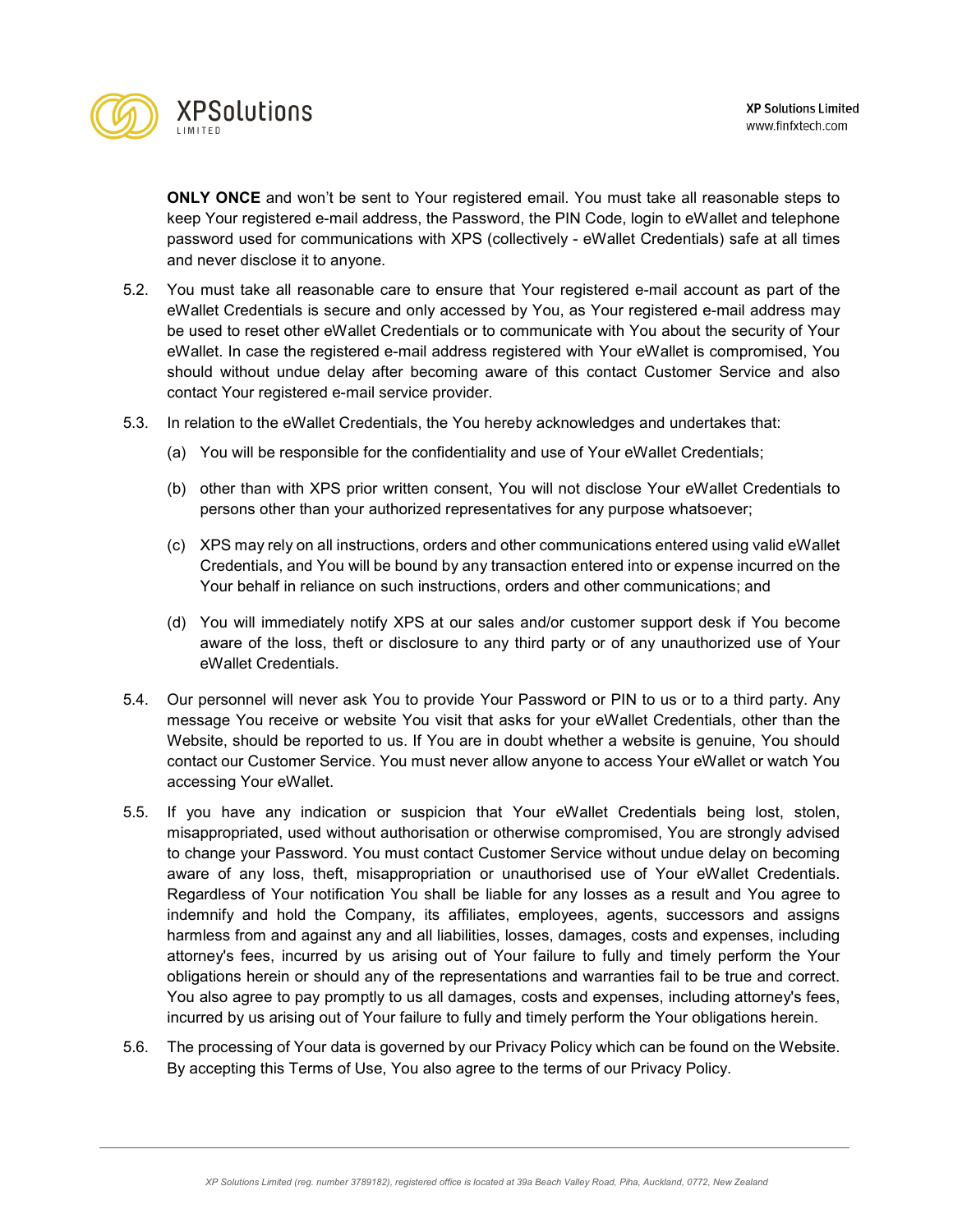



- 5.7. We may suspend Your eWallet or otherwise restrict its functionality on reasonable grounds relating to the security of the eWallet or any of eWallet Credentials or if we reasonably suspect that an unauthorised or fraudulent use of Your eWallet has occurred or that any of eWallet Credentials have been compromised. We will notify You of any suspension or restriction and of the reasons for such suspension or restriction in advance or, where we are unable to do so, immediately after the suspension or restriction has been imposed, unless notifying You would be unlawful or compromise our reasonable security interests. We will lift the suspension and/or the restriction as soon as practicable after the reasons for the suspension and/or restriction have ceased to exist. Further, if we believe that You supplied Your eWallet Credentials to other persons in breach of subparagraph above, then we may terminate this Terms of Use immediately or take such other action as we may determine in its sole and absolute discretion
- 5.8. You shall be solely responsible for providing and maintaining any equipment and software and for making all appropriate arrangements with any telecommunications suppliers or, where access to the eWallet is provided through a third party server, any such third party, necessary in order to obtain access to the eWallet. Neither we nor any company maintaining, operating, owning, licensing, or providing services to us in connection with, the eWallet makes any representation or warranty as to the suitability or otherwise of any such equipment, software or arrangements.
- 5.9. Irrespective of whether You are using a public, a shared or Your own computer to access Your eWallet, You must always ensure that Your login details are not stored by the browser or cached or otherwise recorded. You should never use any functionality that allows login details or passwords to be stored by the computer You are using.

# **6. BLOKING OF EWALLET**

- 6.1. You may block Your eWallet at any time by contacting Customer Service.
- 6.2. When we receive a request to block the eWallet we may ask to provide us with additional verification documents to compare it with those we have already had in our databases. This is done for AML/CFT purposes.
- 6.3. If Your eWallet holds a balance at the time of its blocking, You need to withdraw Your funds before we process with blocking. After the blocking is accomplished You will not be able to access Your eWallet but You may withdraw any remaining funds by contacting Customer Service and requesting that the funds are sent to You in a manner that is reasonably acceptable for us. We suggest that You withdraw Your remaining funds as soon as possible as they will not earn any interest while being deposited in Your eWallet. Your obligations with regards to keeping Your eWallet safe as set forth in section 5 shall continue to apply.

# **7. DEPOSITING FUNDS**

- 7.1. You can deposit funds by visiting the Website, logging into Your eWallet and following the relevant deposit instructions on the Website.
- 7.2. When You register Your eWallet, it contains only one default currency pocket which is denominated in EUR. You can add additional currency pockets (via) making a deposit. To do this, Your need to select (a) a payment option, the deposit currency (that you have not used before), the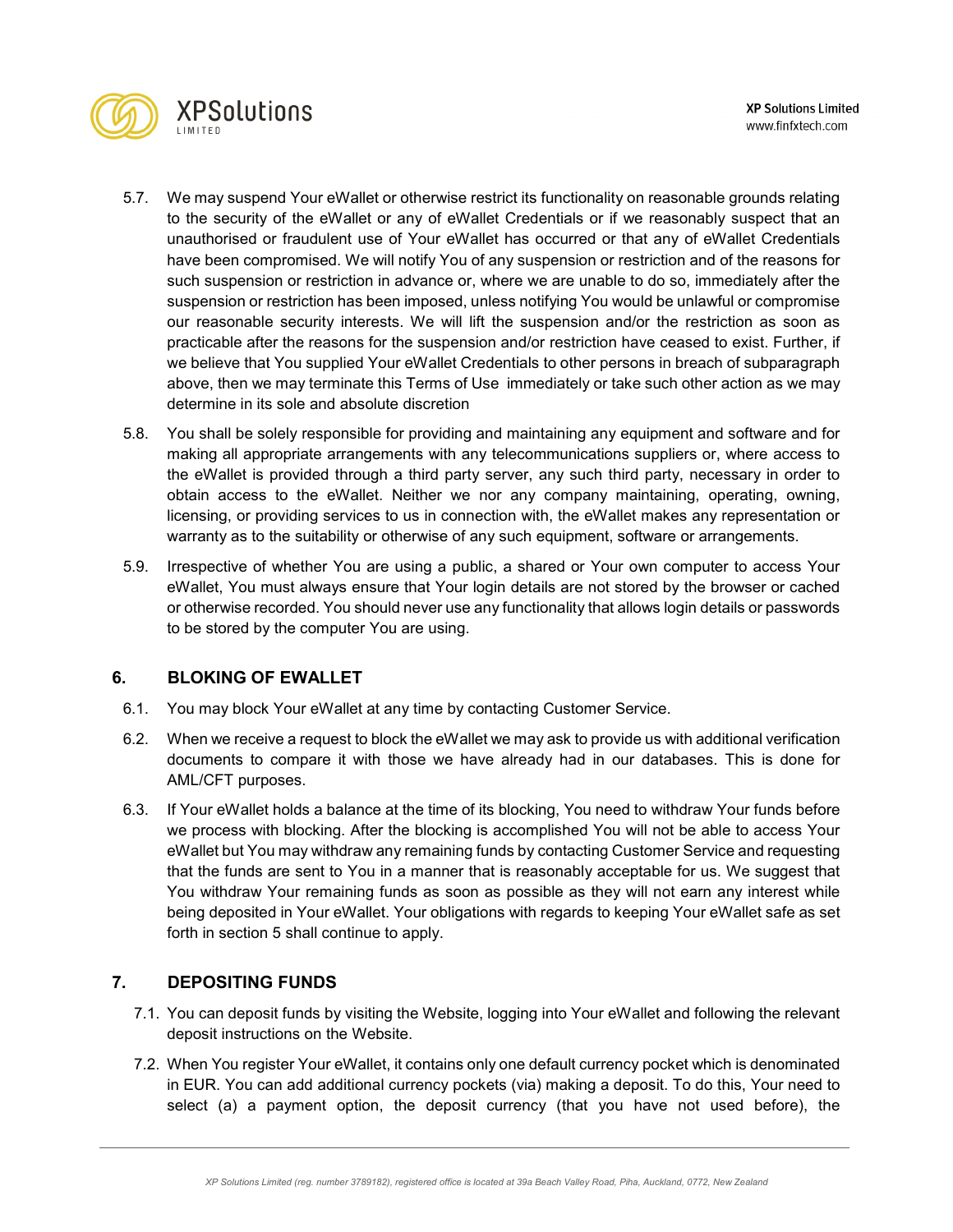

correspondent currency pocket and (b) to fill the deposit form following the provided instructions on the Website. After Your deposit request is processed successfully, the funds will be transferred to Your eWallet. The new currency pocket will be added to Your eWallet and saved.

- 7.3. You may be presented with a number of different deposit methods, depending on which payment instruments You choose and which payment methods are available in Your country of residence. All the currency pockets that You have added to the eWallet, will be offered to You for depositing while making a transfer. We do not guarantee the use of any particular deposit method made available, and may make changes to or discontinue the acceptance of any particular deposit method at any time. We shall not be responsible for the deposit payment until the deposited funds are received by us.
- 7.4. To deposit the funds Your should fill the respective form including among other:
	- Indicate the payment instruments and its payment details; and
	- Provide us with the details of the eWallet that we can use for identification. If the under those details there is no eWallet registered with us, the transfer will not be processed; and
	- Choose the currency; and
	- Choose the amount You want to transfer; and
	- Enter Your eWallet PIN code.
- 7.5. To deposit funds You are required to authorise the transfer with Your login details, Password and PIN.
- 7.6. Depending on which deposit method and payment instrument is chosen You will need to provide other information or to complete other activities that we may reasonably require to ensure proper authorisation of a deposit transaction.
- 7.7. If You choose a deposit method using a payment instrument that may be subject to chargeback rights or reversal, You declare that You will not exercise such chargeback right other than for unauthorised use of the payment instrument. We reserve the right to charge You all fees and expenses we incur in connection with such chargeback or reversal and any action undertaken to challenge the same, including without limitation to deduct the reversed amount from any of Your trading account or from the eWallet and block Your eWallet.
- 7.8. If a chargeback or reversal of funds results in a negative balance in Your eWallet, You will be required to repay such negative balance by depositing sufficient funds into Your eWallet. Failure to do so is a breach of this Terms of Use . Repayment of the negative balance is due immediately without notice. We reserve the right, at any time, to send You reminders or to take other debt collection measures . We reserve the right to charge You the expenses we reasonably incur in connection with any debt collection or enforcement efforts. We may also block Your eWallet.
- 7.9. Deposited funds will be credited to Your eWallet after the funds have been received by us. Before we receive the funds, the transaction is assigned with "Pending" status.
- 7.10. You must not make a deposit through a bank or other payment institution if You are not the named holder of the account in such bank or payment institution.
- 7.11. Deposits may be subject to deposit limits due to security and legal requirements of Payment service provider which process the payment instrument You have chosen (Payment service providers).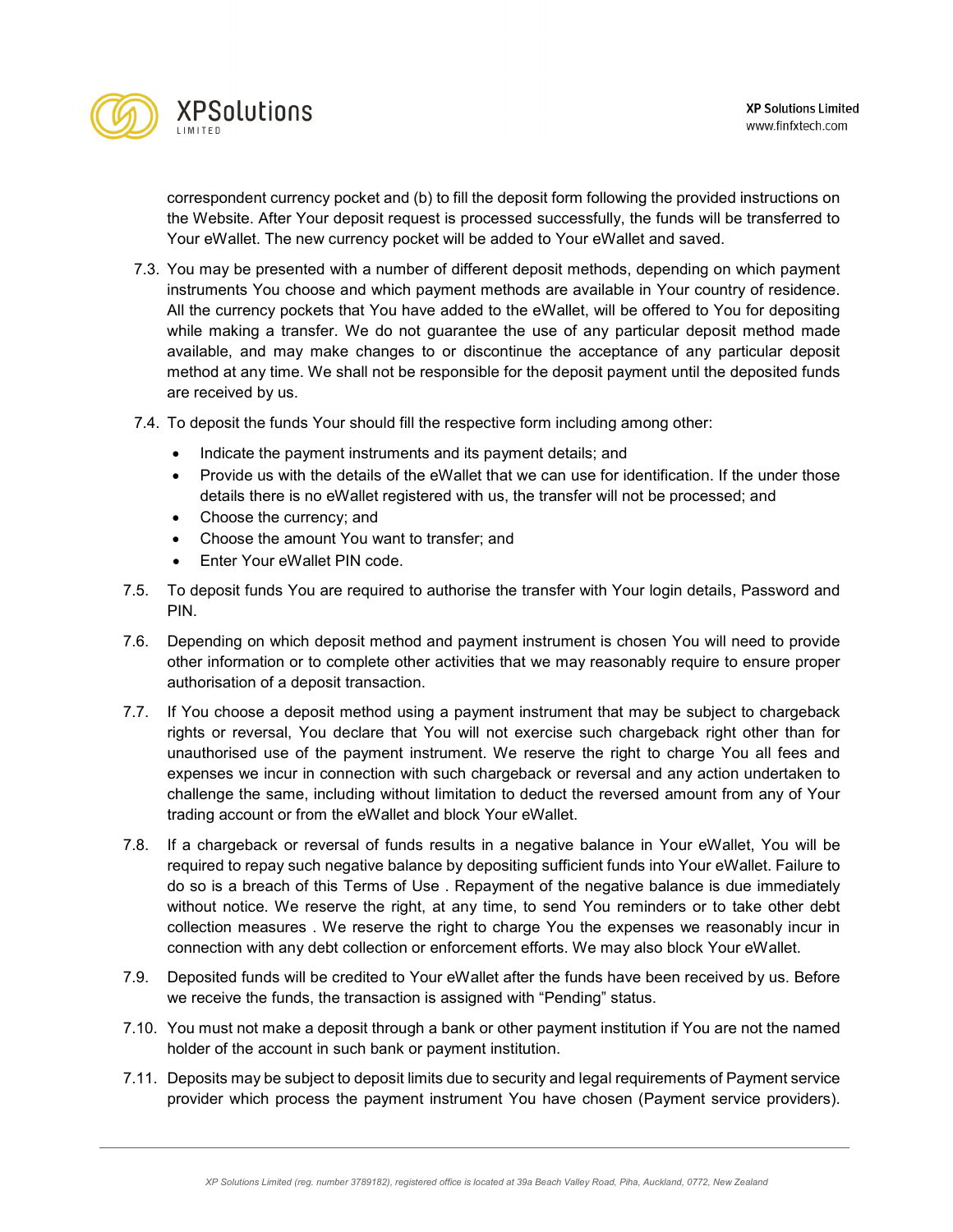These limits are set dynamically depending on the upload method You want to use. You can view these limits at the website of the relevant Payment service provider.

7.12. Deposits may be subject to third party Payment service provider's deposit fees and currency conversion fees depending on which deposit method and payment instrument is chosen. Such fee will be deducted from Your deposit and You will receive the sum equal to "deposit less fee" to Your eWallet.

# **8. FUNDS TRANSFERS**

- 8.1. Using eWallet You can request the following transfers:
	- 1. External transfer to transfer funds from Your eWallet to another Company's customer eWallet;

The minimum amount of the External transfer is equal to 200 USD. The External transfer transaction is subject to the commission of 50 USD

2. Mass External transfer - to make multiple transfers to other Company's customers eWallets using one transferring form;

The minimum amount of the Mass External transfer is established equal to 200 USD. The Mass External transfer transaction is subject to the commission of 50 USD;

- 3. Internal transfers between trading accounts held with Financial Institution and subscribed to the eWallet;
- 4. Internal transfers to trading accounts held with Financial Institution and subscribed to the eWallet;
- 5. Internal transfers from trading accounts held with Financial Institution and subscribed to the eWallet.
- 8.2. To transfer the funds You are required to authorise the transfer with Your login details, Password and PIN. We may also sent You an e-mail with a confirmation link.
- 8.3. You can transfer funds from Your eWallet using different currencies. You can make a transfer without currency conversion if You use the currency of Your trading account. In case You use the currency differ from the one of Your trading account ,the sum You are transferring will be converted into Your trading account currency. The conversion rate will be shown to You while filling in the deposit form. You can check all the currency rates with the help of [Tools/Currency rates history](http://cabinet.fxopen.com/Utils/CurrencyRatesHistory.aspx) in the My XPS Area.
- 8.4. To transfer the funds You must fill the respective transfer form, including among other:
	- provide us with the correct details of destination account that we can use for identification. If the details are not registered with us, the transfer will not be processed; and
	- Choose the currency; and
	- Indicate the amount You want to transfer (considering the clause 8.1); and
	- Enter Your eWallet PIN code.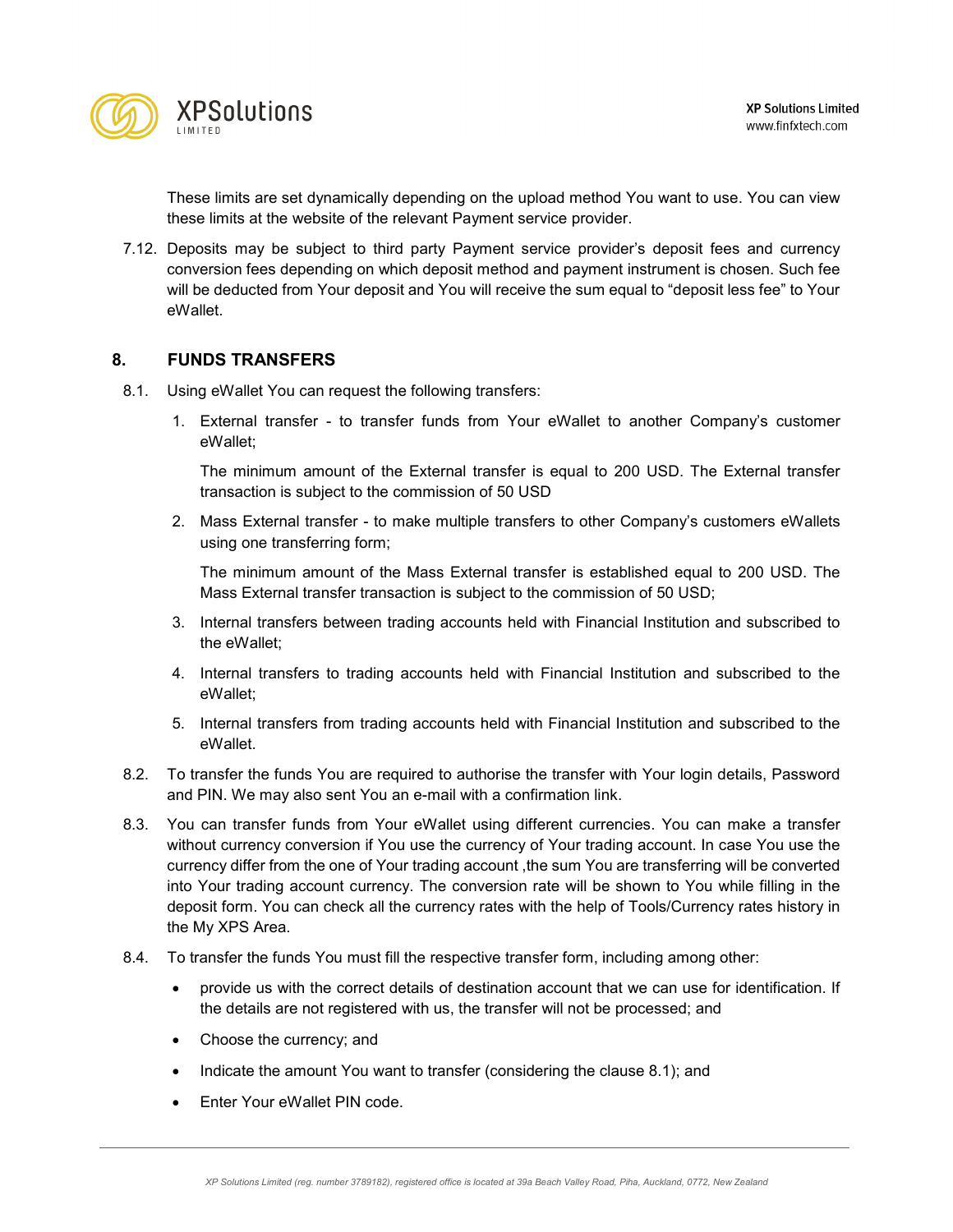

- 8.5. As soon as You follow the confirmation link received from us, the transfer request will be put into the queue and processed within 48 hours. On this stage, we may request You to provide additional information and supporting documents regarding the transfer.
- 8.6. You may also cancel the transaction while it is assigned with the "pending" status, i.e. before the funds have been credited to the destination account.

# **9. FUNDS TRANSFERS BETWEEN EWALLET CURRENCY POCKETS**

- 9.1. You may transfer Your funds within Your eWallet from one currency pocket into another one, following instructions provided on the Website.
- 9.2. The currency conversion is completed at the [Currency Exchange rate](http://cabinet.fxopen.com/Utils/CurrencyRatesHistory.aspx) specified on the Website. The currency conversion may be subject to the additional commission published by the Company on the Website or provided to the Customer prior to the conversion.

#### **10. WITHDRAWING FUNDS**

- 10.1 You can request a withdrawal of all or part of the funds held in all Your currency pockets in Your eWallet at any time by following the instructions specified on the Website.
- 10.2 The withdrawal currency depends on the payment option that You choose. In case the currency of the withdrawal does not correspond the currency of the eWallet pocket, the funds will be converted at the indicated Currency Exchange rate.
- 10.3 We do not guarantee the availability of any particular withdrawal method and may make changes to or discontinue a particular withdrawal method at any time as long as there is at least one withdrawal method available to You. Where the withdrawal payment is received by You through the involvement of a Payment service provider (such as the bank where you hold a bank account), we shall not be responsible for the withdrawal payment once the withdrawn funds are received by Your Payment service provider.
- 10.4 To withdraw the funds you are required to authorise the transfer with your login details, Password and PIN. We may also sent You an e-mail with a confirmation link.
- 10.5 To withdraw the funds Your should fill the respective form including among other:
	- Indicate the payment instruments and its payment details; and
	- Provide us with the correct details of the destination account that we can use for identification; and
	- Choose the currency; and
	- Indicate the amount You want to withdraw; and
	- Enter your eWallet PIN code.
- 10.6 Depending on withdrawing method and payment instrument is chosen You will need to provide other information or to complete other activities that we may reasonably require to ensure proper authorisation of the withdrawing transaction.
- 10.7 Deposits from a credit/debit card, and any profits made, can be withdrawn back to your card without time limitations. Due to our fraud protection measures, withdrawing your profit using another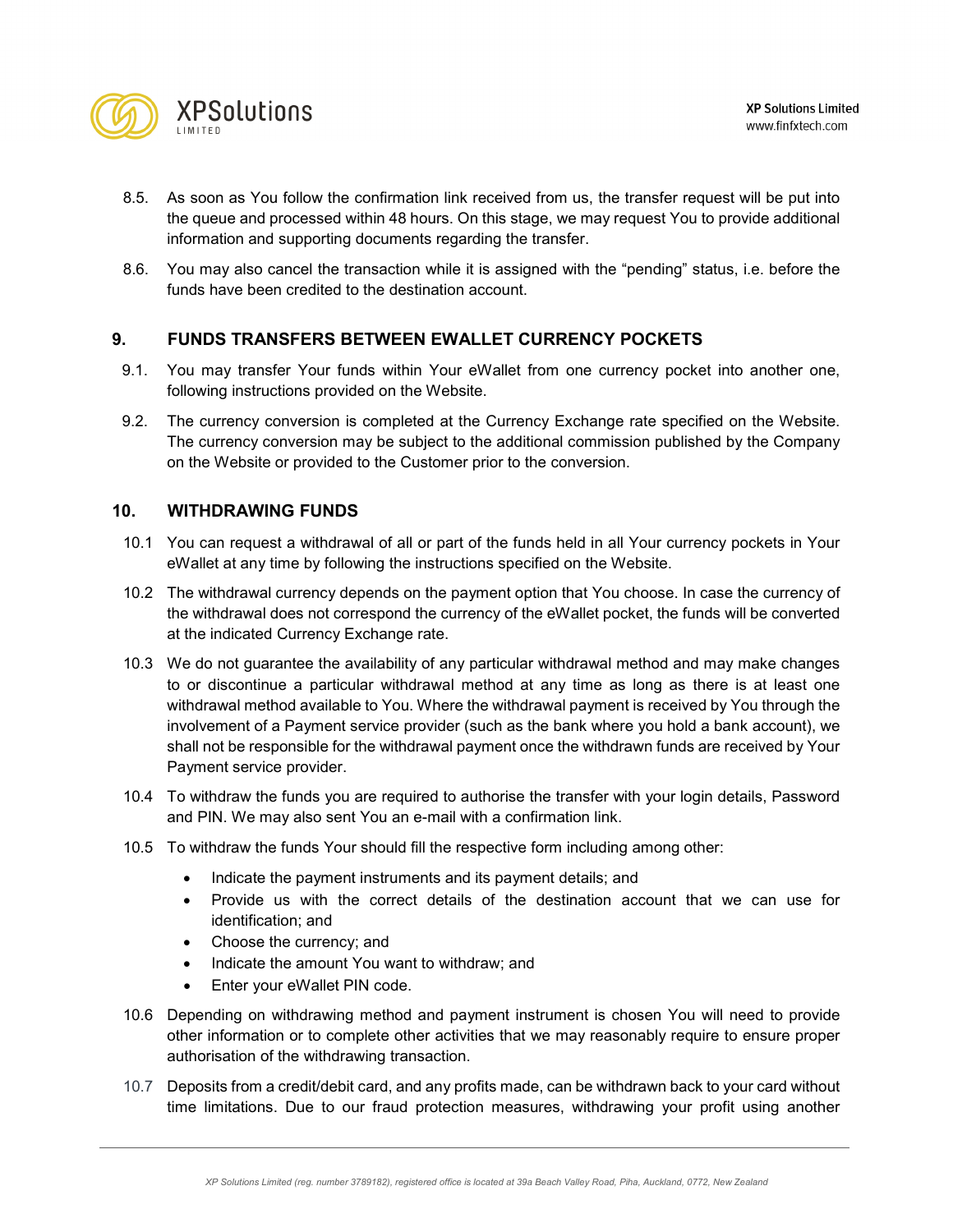

payment method can be processed only after 30 days freeze period completion since your last credit/debit card deposit to Your eWallet. When multiple credit/debit cards have been used for depositing funds, the method and timeframes of profit withdrawal are subject to XPS's sole discretion.

- 10.8 Withdrawals may be subject to other limits due to security and legal requirements of the third party Payment service provider. Please contact your Payment service provider for the limits applied to the transactions.
- 10.9 If the funds sent (I) via wire transfer do not hit Your bank account during 10 business days, or (ii) if the funds sent via bank transfer are not deposited to Your eWallet within 10 business days, or (iii) If the funds sent by other than wire transfer method do not hit Your account within 5 trading days, or (iv) or if the funds sent by other than wire transfer method are not deposited to Your eWallet within 5 business days You shall have the right to request a banking investigation of the transfer.
- 10.10 You shall understand that the banking investigation may entail commission charges that must be paid by You except the cases of the mistakes in withdrawals made by the specialists of the Company. The method of payment of commission charges shall be determined by the Company individually and may be done by both transfer of necessary amount to the Company's account and withdrawal of necessary amount from Your eWallet. You shall ready to provide the Company with all necessary documents needed for investigation purposes.
- 10.11 Withdrawals may be subject to third party Payment service provider's withdrawal fees and currency conversion fees depending on which withdrawal method and payment instrument is chosen. Such fee is deducted from Your withdrawal amount.
- 10.12 You must not make a withdrawal to a bank account or to the account held with other payment institution if You are not the named holder of such an account. Violation of this requirement may be treated as a suspicion transaction in terms of our AML/CFT policy and resolved in compliance with the respective procedures
- 10.13 You must ensure that the payment details You enter when withdrawing funds are correct and complete. We will not be liable for withdrawn funds being sent to the wrong payment institution where this is due to Your providing incorrect payment details.
- 10.14 You may also cancel the transaction while it is assigned with the "pending" status, i.e. before the funds have been credited to the destination account.
- 10.15 We reserve the right to carry out any necessary money laundering, terrorism financing, fraud or other illegal activity checks before authorising any withdrawal of Your funds. For these purposes we may request You to provide additional verification documents within the terms defined by us.

# **11. BANK WIRES**

11.1 If the funds sent (I) via wire transfer do not hit the bank account of the Customer during 10 business days, or (ii) if the funds sent via bank transfer are not deposited in the Customer's trading account within 10 business days, or (iii) If the funds sent by other than wire transfer method do not hit the account of the Customer within 5 trading days, or (iv) or if the funds sent by other than wire transfer method are not deposited in the Customer's trading account within 5 business days the Customer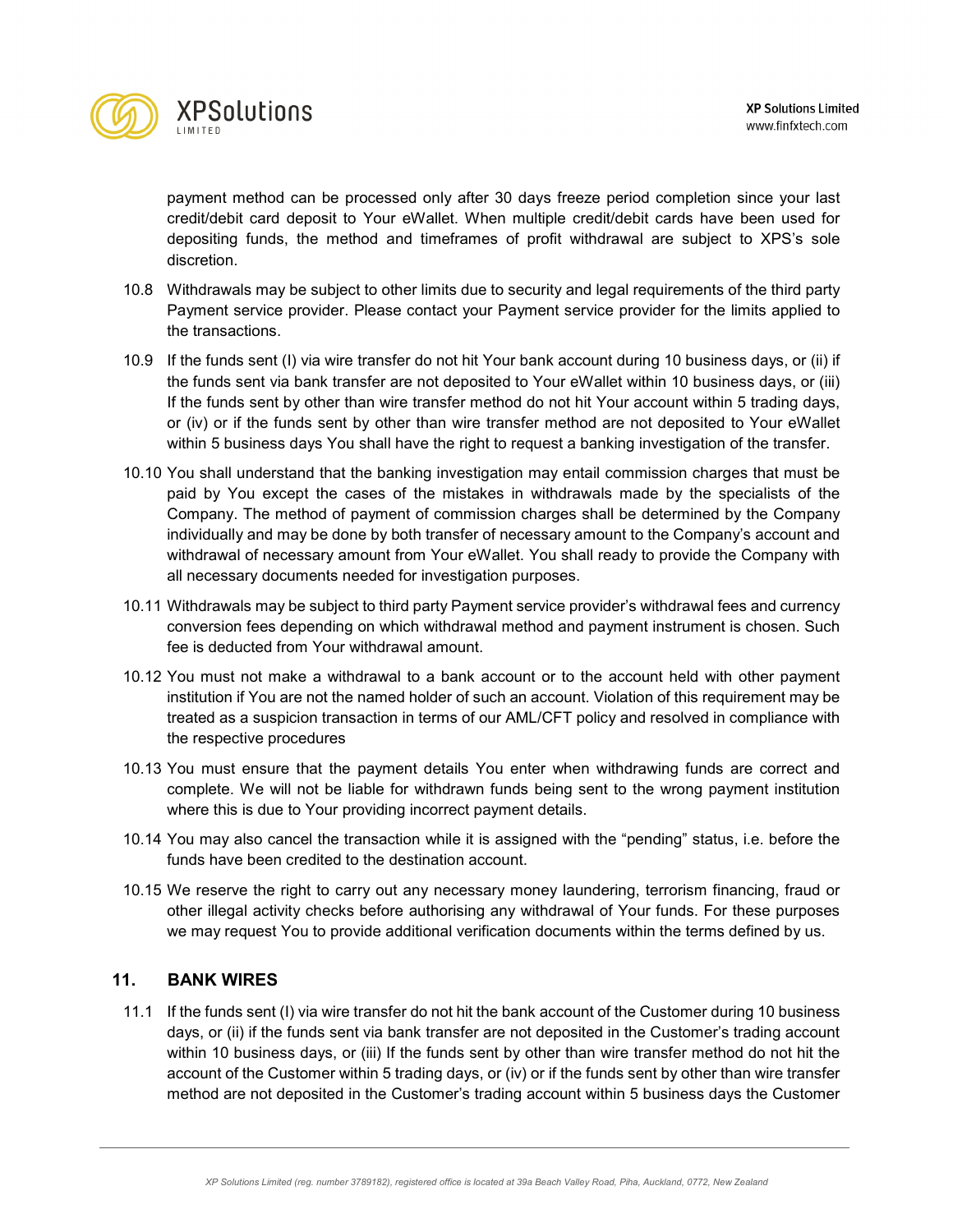

shall have the right to apply to the Company with request to make a banking investigation of the transfer.

- 11.2 The Customer shall understand that the banking investigation may entail commission charges which must be paid by the Customer except the cases of the mistakes in withdrawals made by the specialists of the Company. The method of payment of commission charges shall be determined by the Company individually and may be done by both transfer of necessary amount to the Company's account and withdrawal of necessary amount from the trading account of the Customer.
- 11.3 The Customer shall provide the Company with all necessary documents needed for investigation purposes.

# **12. FUNDS EXCHANGE**

- 12.1. Your eWallet has a funds exchange functionality at the day-to-day exchange rates provided by third party financial institutions. You may find the rates in My XPS area.
- 12.2. Upon Your order generated in My XPS area we exchange the funds held in Your respective eWallet pocket.
- 12.3. Once You place a funds exchange order we debit Your eWallet pocket where You hold the funds which You would like to exchange and credit Your another eWallet pocket with the exchanged amount of funds. The exchange transaction may take 2 business days and depends on the availability of funds You would like to obtain as a result of such transaction.
- 12.4. We may reject Your exchange transaction due to the lack of funds on Your eWallet pocket or lack of liquidity to perform the exchange transaction.
- 12.5. For the successful exchange transaction we charge a funds exchange transaction fee in the amount as specified in My XPS area when You place an exchange order.

#### **13. LIABILITY**

- 13.1. In case of an unauthorised transfer or a transfer that was incorrectly executed due to an error by us, we shall at Your request immediately refund the payment amount including all fees deducted therefrom. This shall not apply:
	- 13.1.1. where the unauthorised payment arises from Your failure to keep the eWallet Credentials safe in accordance with section 5. In this case You shall remain solely liable for all losses;
	- 13.1.2. if You fail to dispute and bring the unauthorised or incorrectly executed transaction to our attention within 1 month from the date of the transaction.
- 13.2. Subject to the foregoing, we shall not be liable for any disruption or impairment of our service or for disruptions or impairments of intermediary services on which we rely for the performance of our obligations hereunder, provided that such disruption or impairment is due to abnormal and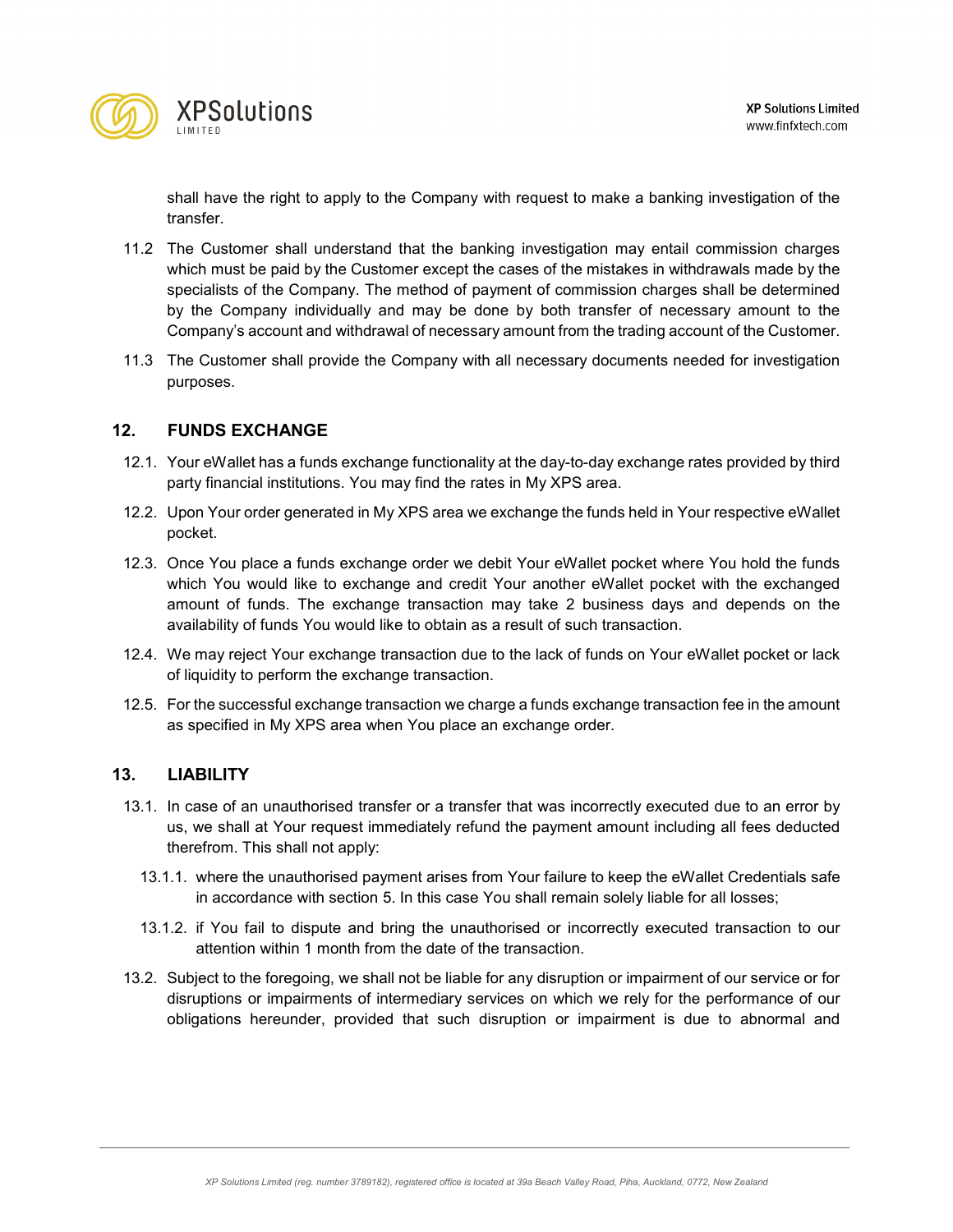

unforeseeable circumstances beyond our reasonable control or the control of the intermediary affected.

- 13.3. Without prejudice to any other terms of this Terms of Use relating to the limitation of liability and provision of indemnities, the following shall apply in particular to provision of services under this Terms of Use :
	- i). **System errors**: The Company shall have no liability to the Customer for any partial or nonperformance of its obligations hereunder by reason of any cause beyond its reasonable control, for damage which the Company may suffer as a result of malfunction or failure of transmission, communication or computer facilities, or any transmission errors, technical faults, malfunctions, illegal intervention in network equipment, network overloads, malicious blocking of access by third parties, internet malfunctions, interruptions, the failure by the relevant intermediate service provider or agent, agent or principal of its custodian, subcustodian, dealer for any reason, to perform its obligations or other deficiencies on the part any internet services provided by the Company. The Customer acknowledges that any services may be limited or unavailable due to such system errors, and that the Company reserves the right upon notice to suspend access to any such services for this reason.
	- ii). **Delays**: Neither the Company nor any of its affiliates and/or third party providers and/or suppliers accept any liability in respect of any delays, inaccuracies, errors or omissions in any data provided to the Customer in connection with eWallet using.
	- iii). **Viruses**: The Company shall have no liability to the Customer (whether in contract or in tort, including negligence) in the event that any viruses, worms, software bombs or similar malicious code items are introduced into the Customer`s information system via the eWallet and/or any service provided by the Company, provided that the Company has taken reasonable steps to prevent any such introduction.
	- iv). **Unauthorised use**: the Company shall not be liable for any loss, liability or cost whatsoever arising from any unauthorised use of the Software and/or any of the services. Without derogating from generality of indemnification provisions under the Terms of Use , the Customer shall indemnify, protect and hold the Company, its owners, subsidiaries, affiliates, employees, management and third party contractors harmless from and against all losses, liabilities, judgements, suits, actions, proceedings, claims, damages and costs resulting from or arising out of any act or omission by any person using the eWallet and/or any service using any designated passwords or other authentication and/or access details provided by the Company to the Customer, whether or not the Customer actually authorized such use.
	- v). **Markets**: The Company shall not be liable for any act taken by or on the instruction of a clearing house of any relevant market or regulatory or self-regulatory body or failure by such clearing house or regulatory or self-regulatory organisation, for any reason, their perform its obligations.
	- vi). In case any software and/or service of any third-party is used by the Company in the enforcement of any of the provisions of this Terms of Use , the Customer agrees to indemnify and hold harmless such a third party for any claims, actions or suits, as well as any related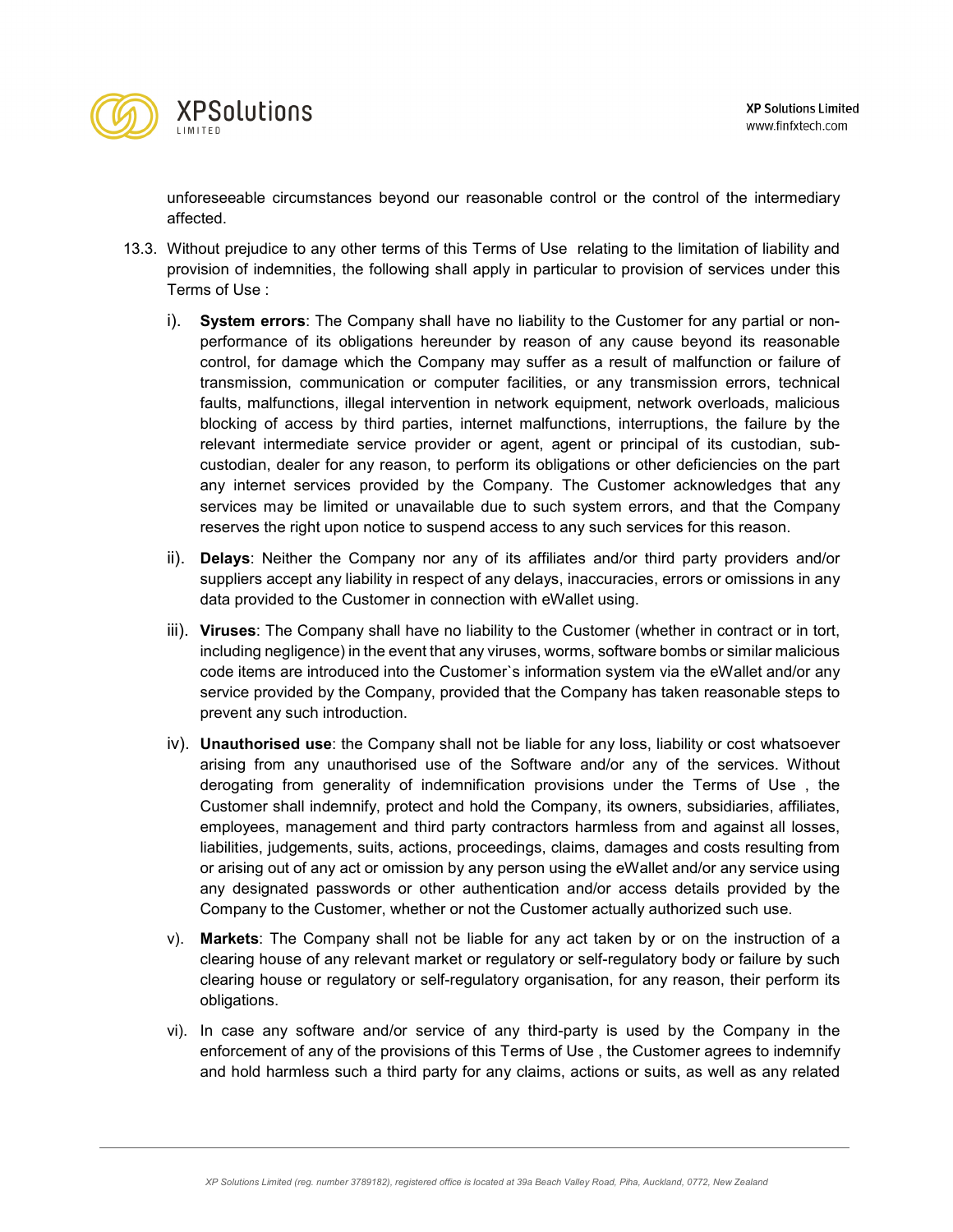

expenses, liabilities, damages, settlements, costs or fees arising from the Customer use or misuse of the third-party software and/or service as a part of the Company's services.

- 13.4. The Company shall not be liable for non-performance of its obligations hereunder due to any event beyond its reasonable control, including without limitation any industrial action, act of terrorism, act of God, acts and regulations of any governmental or supra national bodies or authorities or the failure by the relevant intermediate agent, agent or principal of our custodian, sub-custodian, dealer, Market, clearing house or regulatory or self-regulatory organisation, for any reason, to perform its obligations
- 13.5. We shall not be liable for any indirect or consequential losses including but not limited to loss of profit, loss of business and loss of reputation. We shall not be liable for any losses arising from our compliance with legal and regulatory requirements.
- 13.6. We shall not be liable for the assessment or payment of any taxes, duties or other charges that arise from the underlying transaction between you and another Company's customer.
- 13.7. Indemnification/re-imbursement. You agree to defend, reimburse or compensate us and hold us and our other companies in our corporate group harmless from any claim, demand, expenses or costs (including legal fees, fines or penalties) that we incur or suffer due to or arising out of Your or Your agents' breach of this Terms of Use, breach of any applicable law or regulation and/or use of the services. This provision shall survive termination of the relationship between You and us.

# **14. CUSTOMER REPRESENTATIONS AND WARRANTIES**

- 14.1. The Customer represents and warrants that: (a) the Customer is of sound mind, legal age and legal competence; and, (b) the funds on the eWallet are the Customer's own funds and are legitimately acquired and have not been derived directly or indirectly from any act or omission that may constitute an offence or as a result of or in connection with any criminal conduct and no person other than the Customer has or will have an interest in the Customer's eWallet; and, (c) the Customer hereby warrants that regardless of any subsequent determination to the contrary, the Customer is suitable to enter into this Terms of Use , and, (d) all the information provided in the information portion of the eWallet opening process is true, correct and complete as of the date hereof and the Customer will notify the Company promptly of any changes in such information.
- 14.2. The Customer hereby confirms and acknowledges his/her express consent to eliminate the confidential nature of all communications regarding without limitation any disputes, legal proceeding, public statements between the parties hereto or its results including courts or other dispute resolution schemes decision on the matter. The Customer further agrees that XPS may disclose on its sole discretion the contents of such communication where and when XPS deems it necessary.
- 14.3. The Customer hereby confirms and acknowledges his/her express consent and authorize XPS to pass the Customer's identity verification documents and other related information to the company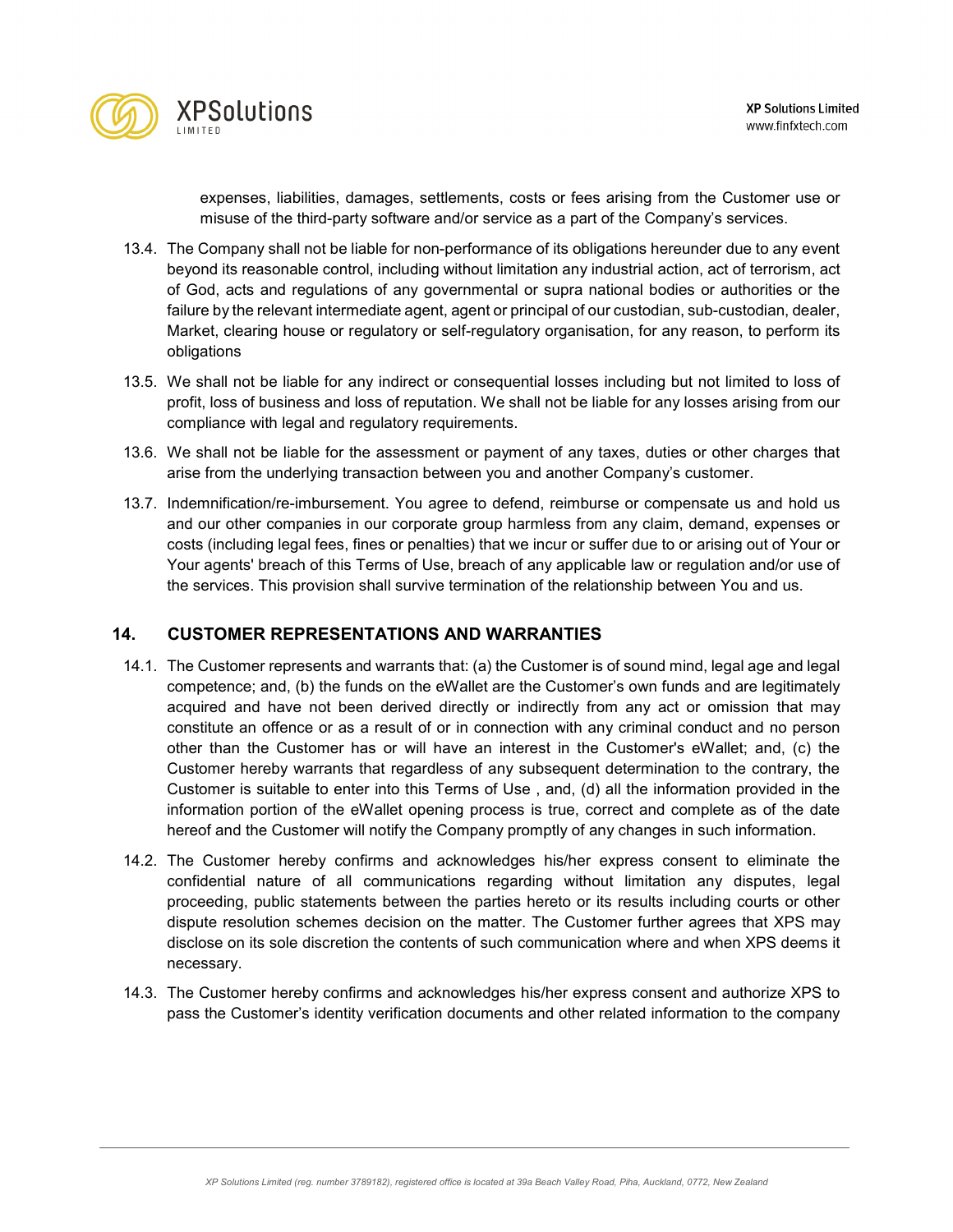

who serves as the eWallet service provider for the anti-money laundering (AML) and countering financing of terrorism (CFT) compliance purposes

# **15. STATEMENTS AND CONFIRMATION**

Reports of the confirmation of orders and statements of accounts for the Customer shall be deemed correct and shall be conclusive and binding upon the Customer, if not objected to immediately upon receipt and confirmed in writing, within (1) day after electronic transmittal to the Customer. Instead of sending trade confirmations via postal mail, XPS will provide the Customer access to view the Customer's account at any time with an online login via the Internet.

# **16. COMMUNICATIONS**

Reports, statements, notices and any other communications will be transmitted to the Customer electronically by posting to the Customer's eWallet or via e-mail to the registered e-mail address. All communications so posted or sent shall be deemed transmitted by the Company when posted or sent and deemed delivered to the Customer personally, whether actually received by the Customer or not.

# **17. GOVERNING LAW AND JURISDICTION**

This Terms of Use, and the rights and obligations of the parties hereto, shall be governed by and enforced in all respects by the laws of New Zealand, without regard to choice of law principles.

# **18. JURISDICTION, VENUE, WAIVER OF JURY TRIAL**

The Customer agrees that any civil action, arbitration or other legal proceeding between the Company or its employees or agents, and the Customer arising out of or relating to this Terms of Use or the Customer's eWallet shall be brought, heard and resolved only by a court located in New Zealand and the Customer hereby waives trial by jury in any such action or proceeding and waives the right to have such proceeding transferred to any other location. No action, regardless of form, arising out of or relating to this Terms of Use or transactions hereunder may be brought by the Customer more than one year after the cause of action arose.

#### **19. BINDING EFFECT**

This Terms of Use shall be continuous and shall cover, individually and collectively, all relationships in respect to the eWallet of the Customer at any time opened or reopened with the Company irrespective of any change or changes at any time in the personnel of the Company or its successors, assigns, or affiliates. This Terms of Use including all authorizations, shall inure to the benefit of the Company and its successors and assigns, whether by merger, assignment, consolidation or otherwise. Such assignment may be made without prior notification to the Customer, and shall be binding upon the Customer and/or the estate, executor, trustees, administrators, legal representatives, successors and assigns of the Customer. The Customer hereby ratifies all transactions with the Company prior to the date of this Terms of Use, and agrees that the rights and obligations of Customer in respect thereto shall be governed by the terms of this Terms of Use.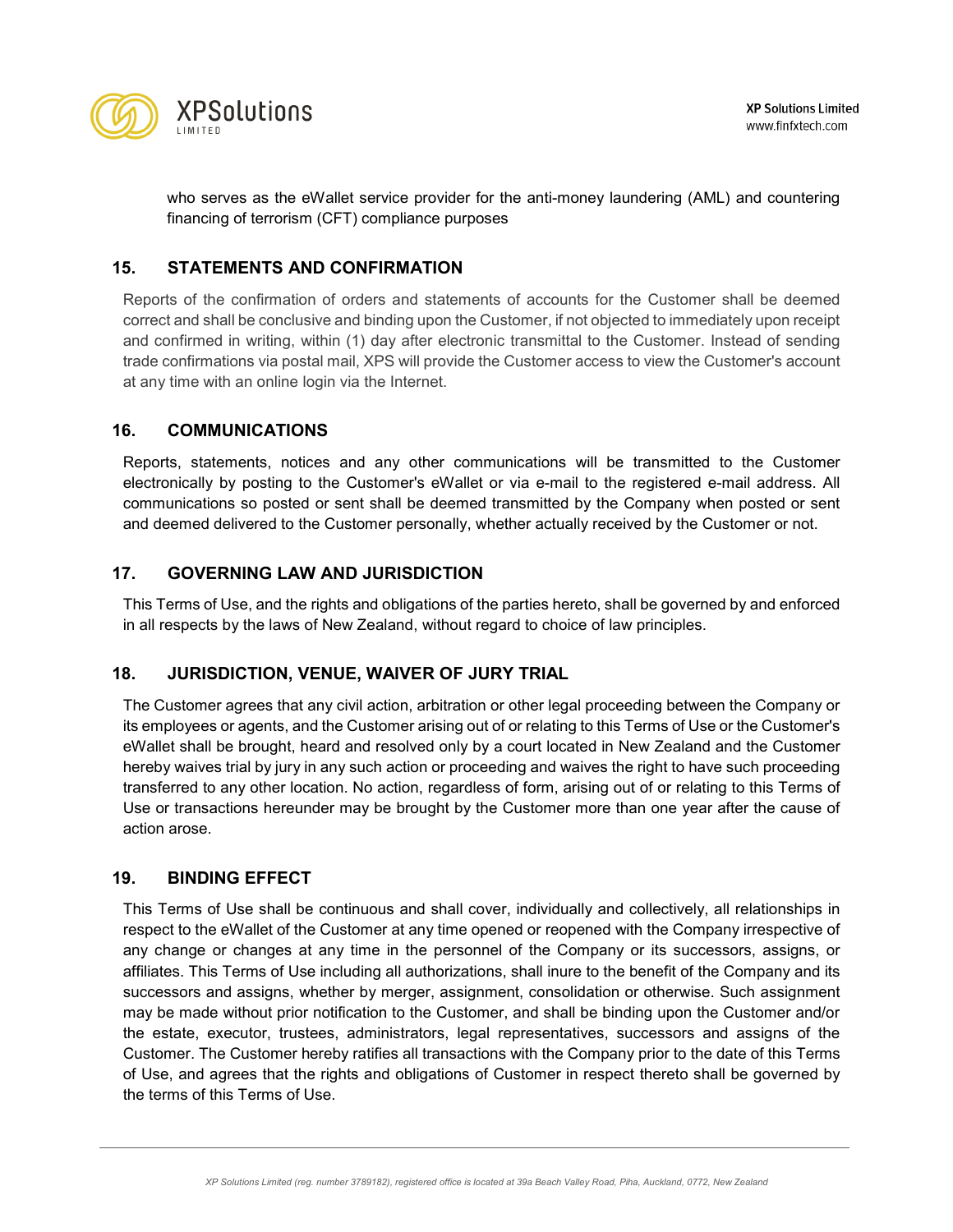

# **20. TERMINATION**

- 20.1. This Terms of Use shall continue in effect until termination, and may be terminated by the Customer at any time when the Customer has no liabilities held by or owed to XPS upon the actual receipt by the Company of written notice of termination via registered e-mail, or at any time whatsoever by the Company upon the transmittal of written notice of termination to the Customer; provided, that such termination shall not affect any transactions previously entered into and shall not relieve either party of any obligations set out in this Terms of Use nor shall it relieve the Customer of any obligations arising out of prior transactions entered into in connection with this Terms of Use.
- 20.2. We may at any time suspend or terminate Your eWallet without notice in case:
	- a. You breach any condition of this Terms of Use;
	- b. You violate or we have reason to believe that You are in violation of any law or regulation that is applicable to Your use of our services; or
	- c. we have reason to believe that You are in any way involved in any fraudulent activity, money laundering, terrorism financing or other criminal activity.

We may suspend your eWalleat any time if:

- a. we reasonably believe that Your eWallet has been compromised or for other security reasons; or
- b. we reasonably suspect Your eWallet to have been used or is being used without Your authorisation or fraudulently; and we shall notify You either prior to the suspension or, if prior notification is not possible under the circumstances, promptly after the suspension unless we are prohibited by law to notify You.

# **21. INDEMNIFICATION**

The Customer agrees to indemnify and hold the Company, its affiliates, employees, agents, successors and assigns harmless from and against any and all liabilities, losses, damages, costs and expenses, including attorney's fees, incurred by the Company arising out of the Customer's failure to fully and timely perform the Customer's obligations herein or should any of the representations and warranties fail to be true and correct. The Customer also agrees to pay promptly to the Company all damages, costs and expenses, including attorney's fees, incurred by the Company in the enforcement of any of the provisions of this Terms of Use and any other agreements between the Company and the Customer.

# **22. COMPLAINTS**

22.1. If any conflict situation arises when the Customer reasonably believes that the Company, as a result of any action or failure to act, breaches one or more terms of this Terms of Use, the Customer has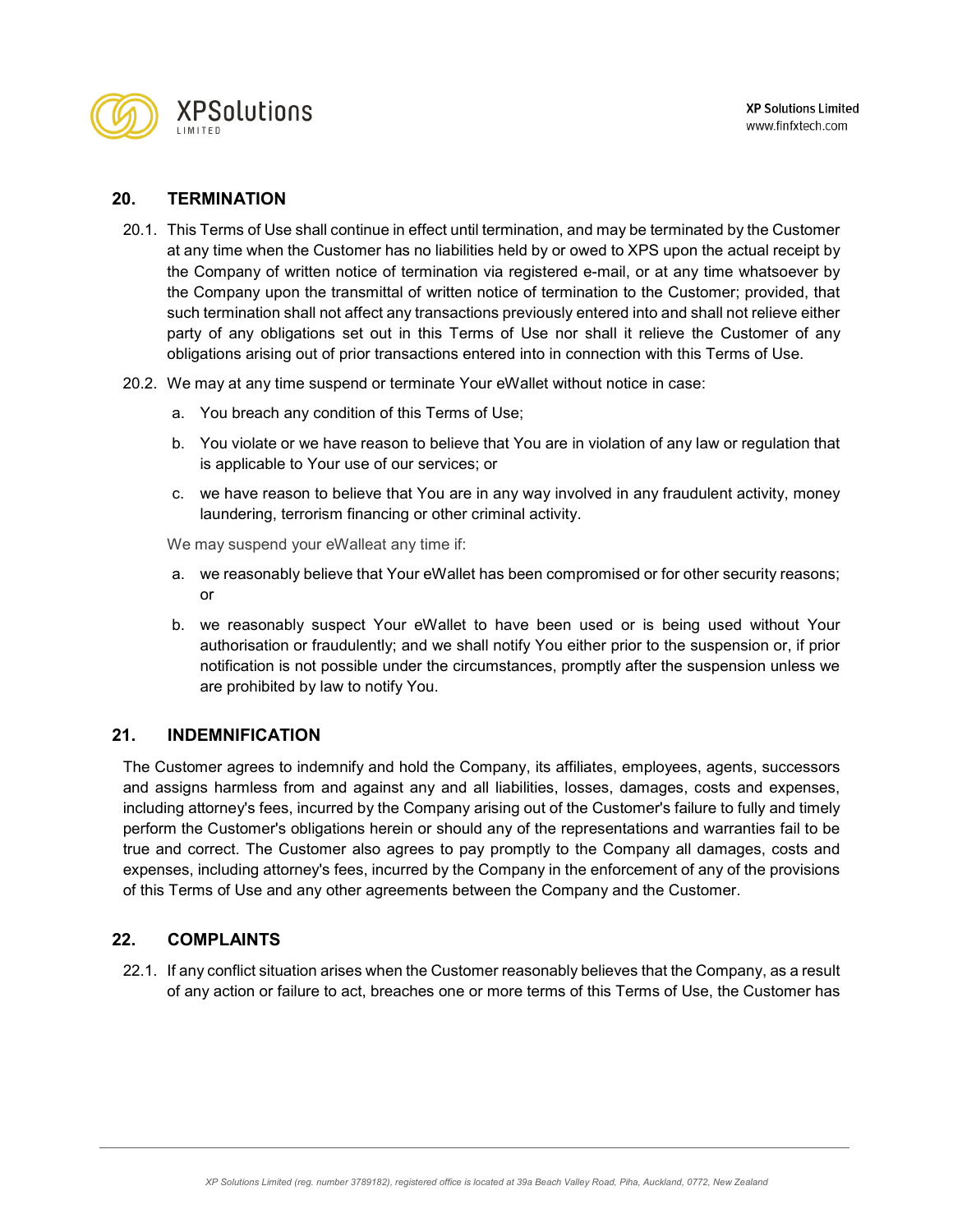

the right to file a complaint with the Company within two Business Days after the grievance has arisen.

- 22.2. Any complaints or disputes relating to operation of the eWallet (collectively "Complaints") must be made via electronic mail to the following address: [compliance@xpsolutionsltd.com](mailto:compliance@xpsolutionsltd.com)
- 22.3. The process of dispute resolutions must be also governed by the Procedure for receipt and handling of customers complaints set forth in the Company's Complaints Policy.
- 22.4. When the Company receives a complaint, we will attempt to resolve it promptly. This will stop any unnecessary and inappropriate escalation of minor complaints. If we cannot reach agreement on your complaint, you may refer your complaint to our External Dispute Resolution Scheme, by contacting: Financial Dispute Resolution on Freephone 0508 337 337 or Freepost 231075 PO Box 5730, Wellington 6145 or Email: [enquiries@fdr.org.nz](mailto:enquiries@fdr.org.nz) or Website [www.fdr.org.nz.](http://www.fdr.org.nz/)

# **23. REFUND POLICY**

Due to the nature of business no refunds are provided by the Company. The only exception is made if you are not the Customer of the Company, i.e. you do not hold a verified eWallet with the Company. In this case the Company will refund money received from you using the same method originally used by you.

# **24. USA PERSONS**

The Company does not provide services to the persons who reside in the United States of America, its territories or possessions.

The Company does not accept transfers to/from the accounts held in the banks and/or other payments institutions incorporated in the USA, its territories or possessions. In case the Company knows or suspects or has reasonable grounds to know or suspect that the Customer became a resident of the USA the Company will immediately block the eWallet belonging to the Customer.

By registering an eWallet You declare that You as well as any other holder the eWallet including individuals and companies, trust, partnerships and their beneficial owners are not the residents of the United States of America, or the US Persons within the meaning of US Foreign Account Tax Compliance Act (FATCA). Should You and/or other holder of Your eWallet become an US Person within the period of holding an account with the Company You will immediately inform us about.

The term 'US person' means:

- a citizen or resident of the United States,
- a partnership created or organised in the United States or under the law of the United States or of any state, or the District of Columbia,
- a corporation created or organised in the United States or under the law of the United States or of any state, or the District of Columbia,
- any estate or trust other than a foreign estate or foreign trust (see Internal Revenue Code section7701(a)(31) for the definition of a foreign estate and a foreign trust),
- a person that meets the substantial presence test,
- any other person that is not a foreign person.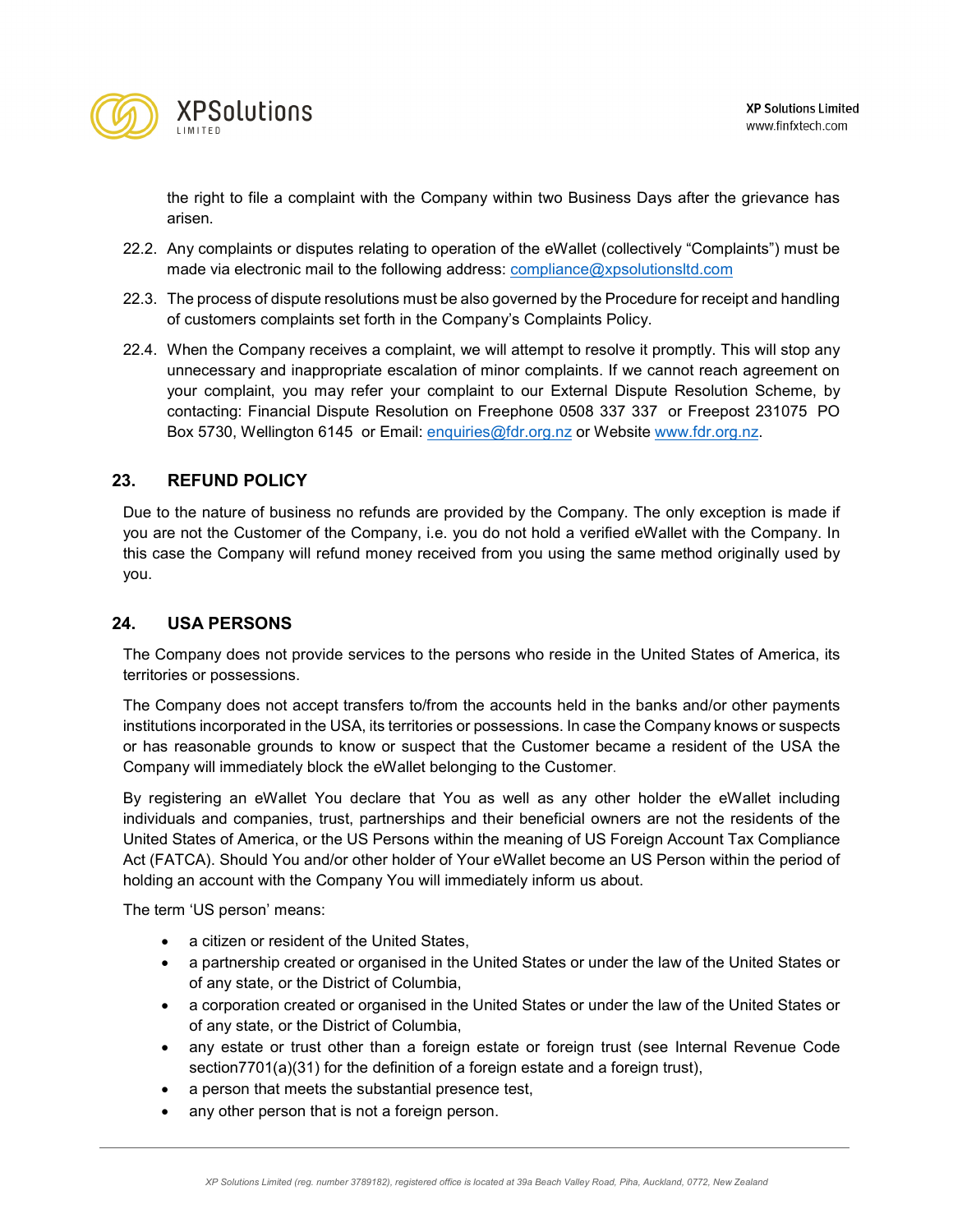

The term 'US citizen' means:

- an individual born in the United States.
- an individual who has a parent who is a US citizen,
- a former alien who has been naturalised as a US citizen,
- an individual born in Puerto Rico or Guam, or the US Virgin Islands.

We will also look for indicia including:

- a U.S. place of birth,
- identification of the Account Holder as a U.S. citizen or resident,
- a current U.S. residence or mailing address (including a U.S. PO box),
- a current U.S. telephone number,
- standing instructions to pay amounts from a foreign (meaning non U.S.) account to an account maintained in the United States,
- a current power of attorney or signatory authority granted to a person with a U.S. address,
- a U.S. "in-care-of" or "hold mail" address that is the sole address with respect to the account holder,
- any non U.S. person who shares a joint account with a U.S. person or otherwise allows a U.S. person to have signatory authority on the account,
- any business or not for profit organization that allows a U.S. person to have signatory authority on a financial account.

# **25. TERMS AND HEADINGS**

The paragraph headings in this Terms of Use are inserted for convenience of reference only and are not deemed to limit the applicability or affect the meaning of any of its provisions.

# **26. RECORDINGS**

The Customer agrees and acknowledges that all conversations regarding the Customer's eWallet between the Customer and the Company personnel may be electronically recorded with or without the use of an automatic tone-warning device. The Customer further agrees to the use of such recordings and transcripts thereof as evidence by either party in connection with any dispute or proceeding that may arise involving the Customer or the Company. The Customer understands that the Company destroys such recordings on regular intervals in accordance with the Company established business procedures and the Customer hereby consents to such destruction.

# **27. AMENDMENTS**

No provision of this Terms of Use may be waived or amended unless the waiver or amendment is in writing and signed by both the Customer and an authorized officer of the Company. No waiver or amendment of this Terms of Use may be implied from any course of dealing between the parties or from any failure by the Company or its agents to assert its rights under this Terms of Use on any occasion or series of occasions. No oral agreements or instructions to the contrary shall be recognized or enforceable. This instrument and the attachments hereto together with other information related to eWallet usage and contained on the official XPS website embody the entire agreement of the parties, superseding any and